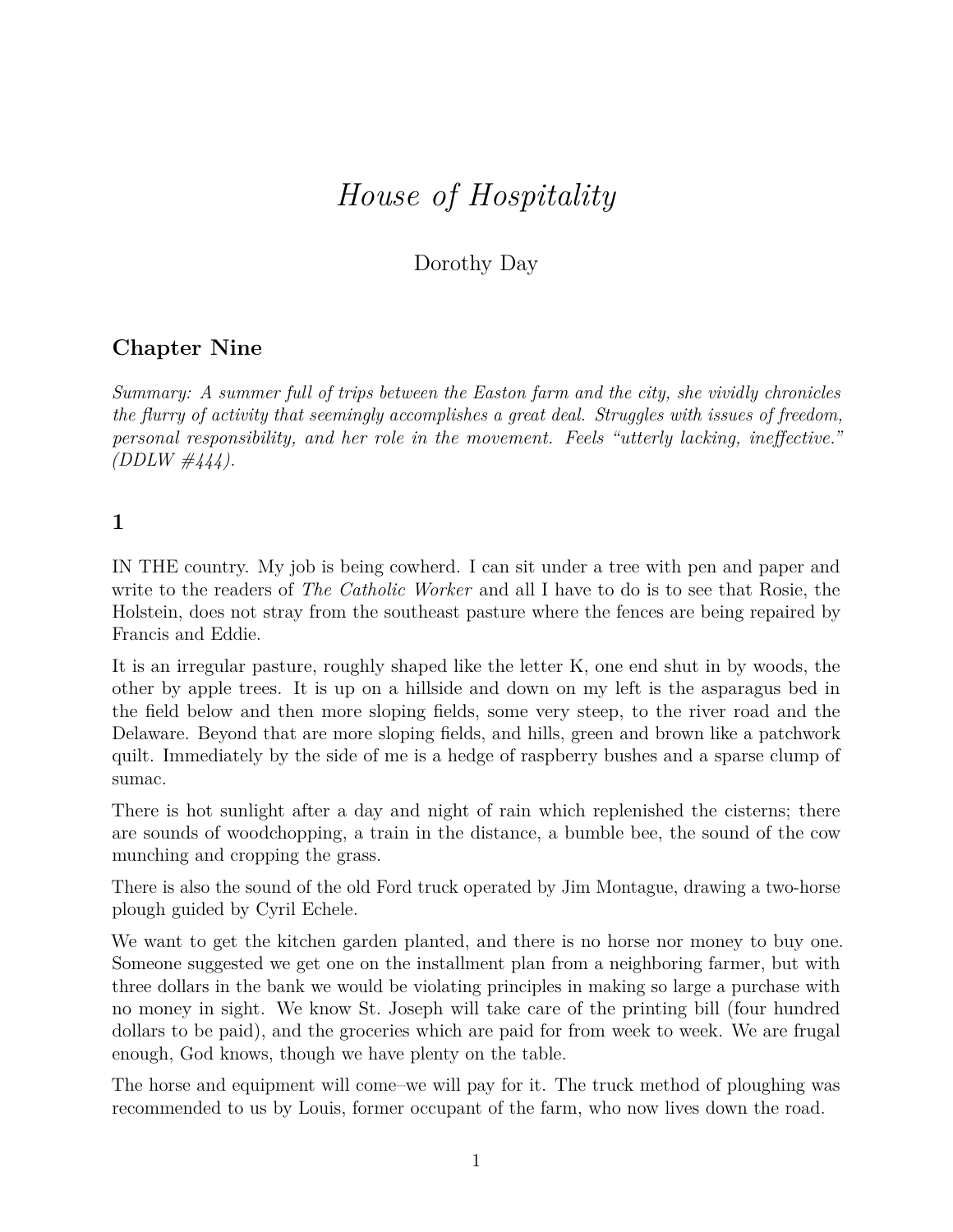We went in to see a Polish neighbor yesterday and she was just coming in from the woods with an apronful of coral mushrooms to cook up with butter gravy for supper. Here it is only May and already we have all the asparagus and rhubarb we can eat, dandelion and dockweed, mushrooms and milk. As yet we have no chickens and are buying eggs for 25 cents a dozen down the road.

To many throughout the country our farm will seem sadly inadequate as to size. In writing to correspondents in Kansas, we have to explain about intensive cultivation and producing for use. In writing to a correspondent in Belgium the other day, this was not necessary as they are limited as to space over there and understand the intensive cultivation of small parcels of land.

If we were financed our readers could say:

"Oh, it is all very well for you–you've got money in back of you. But what about us? How are we to start out, without stock, without funds, without hands."

That is where the farming commune idea comes in. People can work together, can pool their resources, can think in terms of mutual aid.

## **2**

But this account started to be a day at the farm. We are cooking on an old wood range collapsed in the middle. K. prepared vegetables, weeded, washed dishes and washed up the sloping kitchen. Bill Callahan in high boots shoveled manure into an old wagon to be towed out into the north field and scattered.

For a few early hours in the morning I had planted onion seeds, six long rows of them, and as I crouched and bent and planted, I thought of the three million children and women working in the cotton fields, from dawn to dark. I thought of the women and children in the beet fields and onion fields in the middle and far west and I thought how even the six-year-olds were pressed into the grueling service until they were deadened and worn and a deep smoldering resentment grew and grew within them, shaping them for revolution or for the flight from the soil to the cities.

After supper the boys all went out to mend a portion of the road where it comes up the hill, slanting perilously between fields. With the truck and plough they ploughed up one side, Eddie using a pick as supplementary help and Bill at work with the shovel.

But Cy had the idea of chaining a wide board behind the truck and all of them standing on it, balancing them selves with ropes, the truck pulling them along to level out the ploughed-up portion.

Washing up the supper things in the house, we didn't know what was going on until we heard loud yells of joy and triumph and went out to see the fun. The stunt worked pretty well, but in the course of the leveling one or more of the workers was always flung off into the field.

Every night, for the last week, the cow got lost, until the pasture was staked in, and wandered half a mile across fields to her former home. Margaret, in the city, told me she dreamt the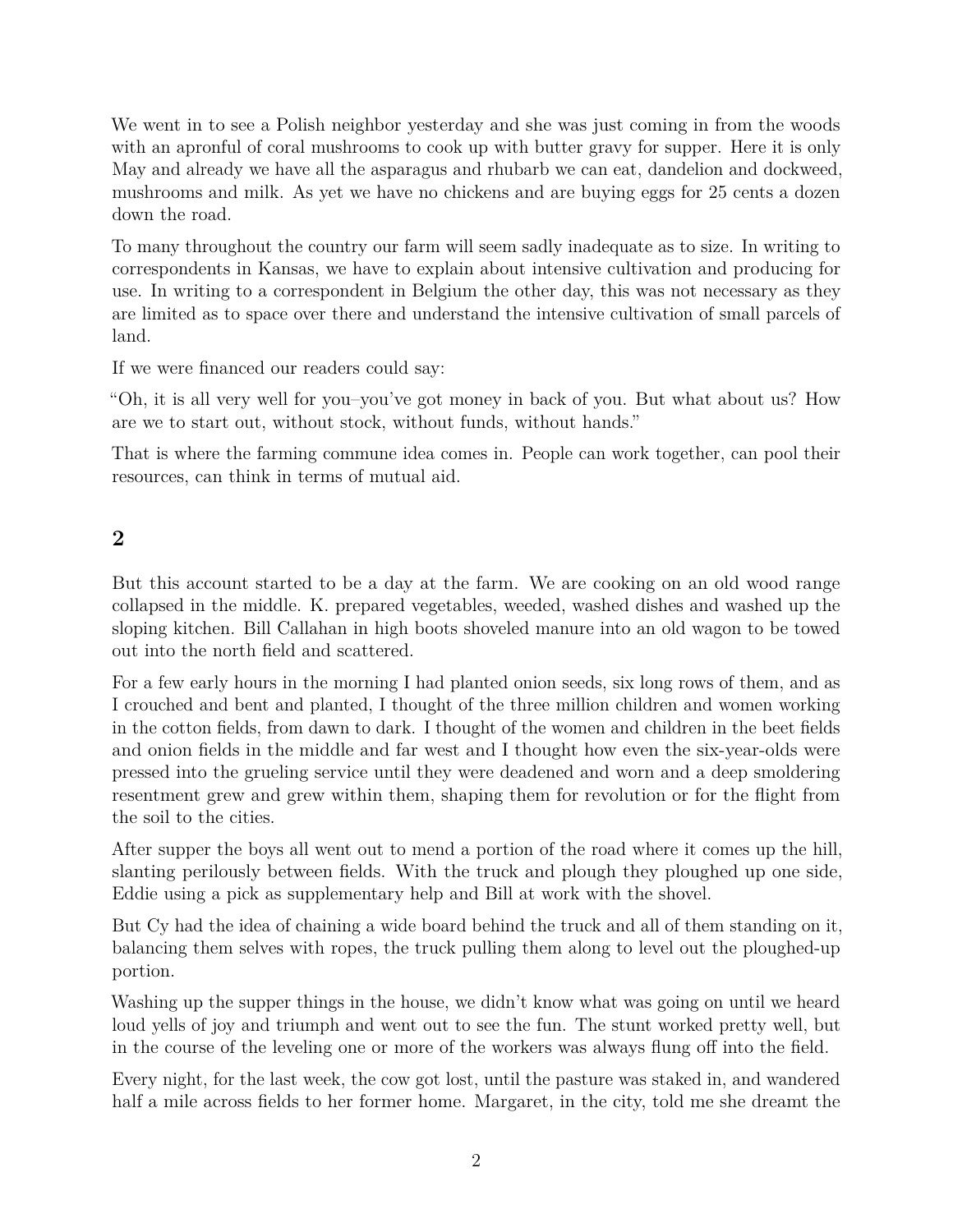cow had run away, but returned, bringing three more with her. No such luck! She wandered away all right, and Francis, Paul and Eddie had the job of pursuing her. On that evening, she was found in the pasture with six other cows, cropping peaceably away, and it wasn't until they had separated her from the rest, that they noticed the bull coming after them.

Francis didn't say how he felt, but Eddie confessed his terror. They couldn't get around to the stile but had to lift up a barbed wire fence and push the cow through. It was a moment!

Before bedtime, around nine, we all gather together, for the rosary and litany. Tonight there was a little breeze outside in the apple trees sighing around the house. The moon shone down on the hill top, washing the fields in a soft glow. There was quiet and perfect peace and a happiness so deep and strong and thankful, that even our words of prayer seemed inadequate to express our joy. May St. Isidore, patron of farm workers, pray for us and praise God for us!

# **3**

Mott Street. Outside in the street the sun pours down but it is not too hot for the little girls to be skipping rope. St. Joseph stands in the window of *The Catholic Worker* store, surrounded by green plants, and looks out at the children.

A little while ago a funeral passed by. We were just coming from Mass and heard the band playing. On all sides of the white hearse were little girls dressed in their First Communion dresses, carrying flowers. Two men carried a mounted picture of the dead child, dressed in white surrounded with more flowers.

The sun was shining, and a little girl was dead, a little girl from one of these crowded tenements hereabouts where six children and more are crowded in three and four rooms–where the rats, as little Felicia said, are chased by her father with a broomstick.

There is sun in the street, but from the cellars and areaways a dank musty smell redolent of death rises. There is sun and gayety in the streets, and the little girls skip rope around the pushcart of pineapples, but one little girl was carried in a coffin down the street, while the band played its slow, mournful and yet triumphant dirge. She was through with this short and dangerous life which is yet so dear to us all. There is one less to skip from beneath the wheels of trucks and gather around the crowded kitchen table in the tenement. There is one less mouth to feed, one less pair of shoes for the father (who supports eight on fifteen dollars a week) to buy.

One less little girl.

The day after tomorrow we are bringing the first batch of children down to the farm. They will be loaded on the truck with baskets of mason jars which kind friends sent in, with the blankets other poor families contributed for them, with the cots the seamen have been sleeping on in our hospice.

It is our readers who are making this possible, who have sent us in seventy-five dollars all told to pay for the food for these young ones. There are about fifty children we have promised to bring down to the country, and there is seventy-five dollars to feed them with.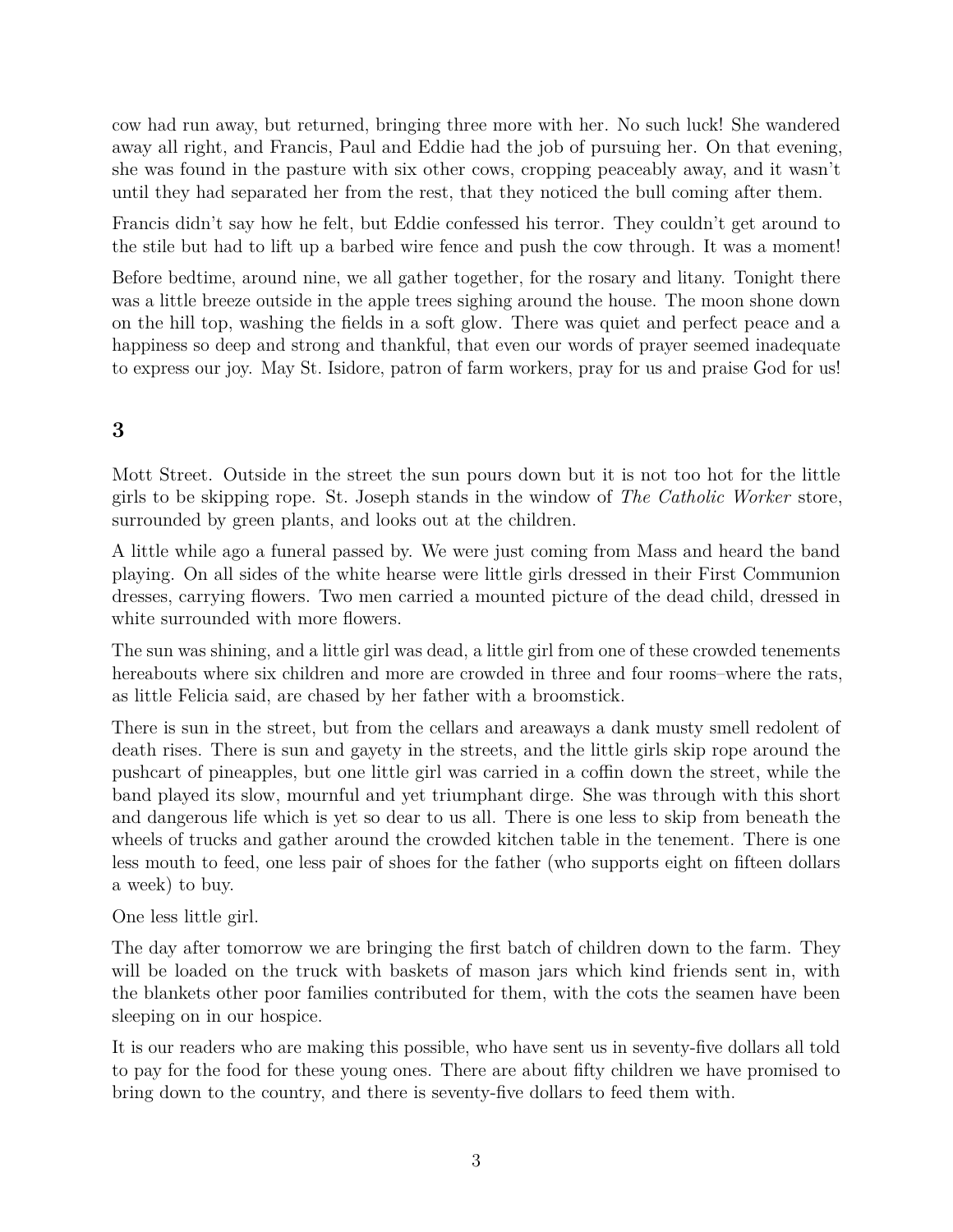If it seems too brutal to tell of the funeral which we saw this morning, we can only say that life down here is filled with these contrasts of brutal facts, and self-sacrifice and patience. Our lives are checkered in this way with violence and death, sunlight and joy.

Some of those very seamen who were clubbed on the picket line are down in the country right now fixing up the place for the children who are coming on Saturday. And one of our readers who is on relief sent in a dollar to help feed our charges.

#### **4**

We are developing the idea we have long had of the lay apostolate, and there are now amongst us enough fellow workers to send out into the fields and factories to work and attract new followers of *The Catholic Worker* movement. This last month four young fellows hitch-hiked from the farm down to southern New Jersey to work on the commercial farms. One of them is going to enter the seminary, and the work he has been doing this summer only adds to his preparedness for the life that is before him. Another one of the Catholic Workers has gone down to work in the steel mills, and yet another has gone up to New England to get a job in any factory that suits his fancy. Two others are going out this month to yet another factory in the New York district.

During this last month there have been about fourteen children at the farm all told. A few of them went back to the city because they were homesick, but two of the boys were so delighted with farm life that they have learned to milk the cow, hoe the corn and raid the grapevine of one of our neighbors. Fortunately, it is a friendly neighbor, a Communitarian himself.

The four police dog puppies presented to us by this same neighbor are about as uproarious as the children. Three of them are black and tan, but one, Teresa says, is peach colored. Little Annie is probably the most vociferous of the children. Coming down to the farm in the truck, she surveyed the wide fields and woods and exclaimed on the size of the park we were passing through. Eleanor can tap dance like a professional, and her neatest trick is to tie tin cans to her feet and dance on them. The noise is very satisfying. Bernice is her big sister. She is ten and Eleanor is eight, and it was a great sight to see the motherly little girl scrubbing down her dusky sister Saturday night so that her delicious brown skin was all but veiled in soapsuds. Mary Giogas, who is Greek, did a lot of sewing out under the apple trees for her little sister Annie, who had a new dress to wear practically every day. She needed lots of clothes, so the rag bag was raided often for pieces. Her face looked tattooed after the many slices of bread and elderberry jam which she consumed, and, as for her dresses, she looked good in what she ate, Loretta said.

#### **5**

During the month there was a grand festa in town which extended all around Mott Street, but we were at the center of the whirlpool, inasmuch as one of our neighbors in the front house is president of the association which runs the festa for the Feast of the Assumption and the Feast of St. Roche. The noise was tremendous. It began with a band of fifty coming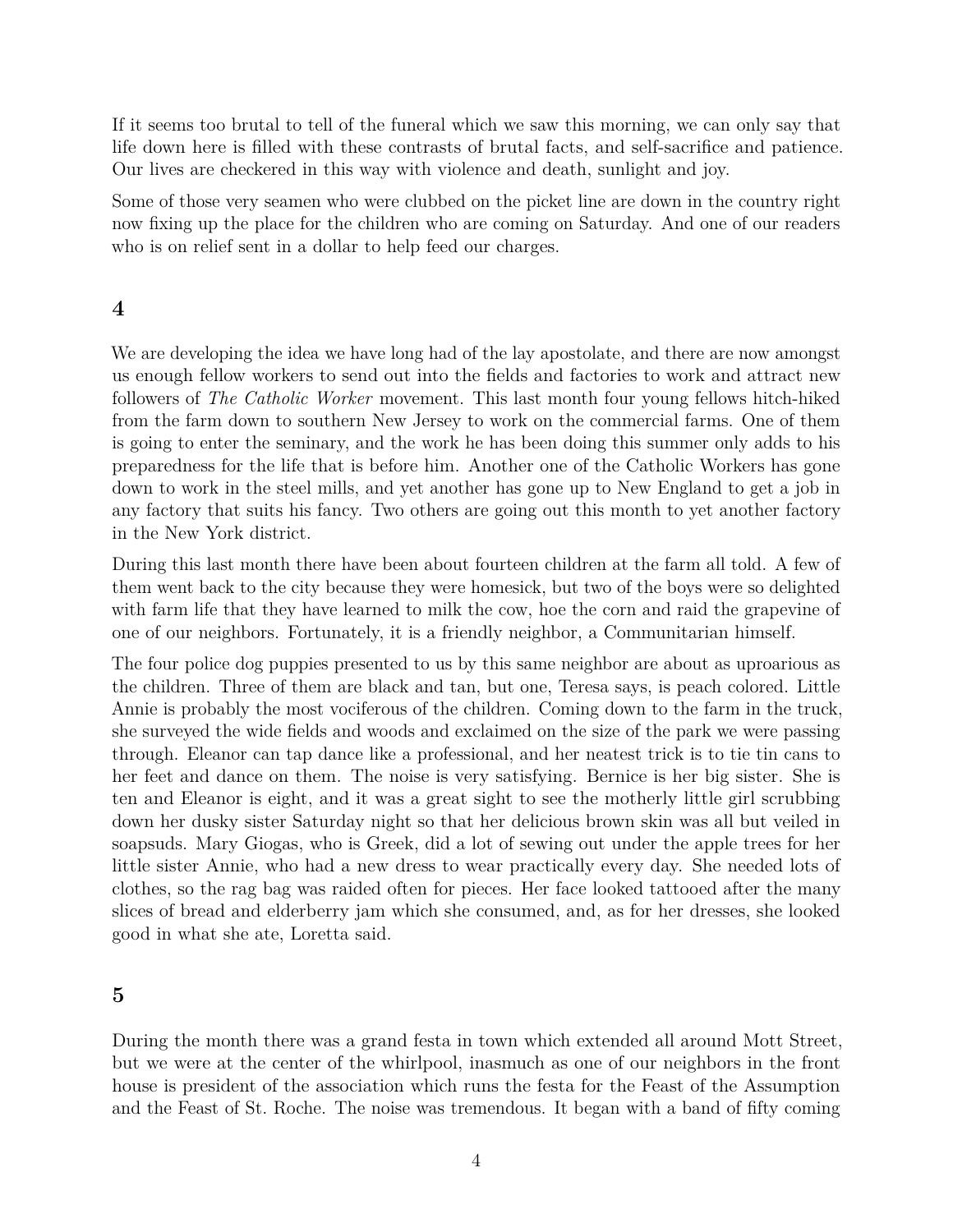into our backyard and sitting on planks for their concert practice which lasted two hours and ended in quite a bit of wine drinking and a fight.

Outside the streets were aglow with color and light and booths were set up to sell all kinds of fruit and nuts. Charcoal stoves were working overtime preparing sweet corn and broiled sausages and liver. There was a bandstand and free-lance orchestras and dancing up and down the street. All day, every day, there were processions and banners, and Saturday night with lightning adding fireworks to the show, the statue of the Blessed Virgin was escorted with many maids of honor and children in white, carrying lighted candles and bouquets of flowers up and down the winding streets, Mott Street and Mulberry Street, Hester and Canal, blessing them all.

Our latest guest at St. Joseph's house is a Russian boy who was injured in the Gastonia textile strike in 1931 in a clash with a picket. Boris was a national guardsman and received a clout over the head which landed him in the hospital for eight months. Our opponents, the upholders of violent revolution as a means to achieving peace, would consider him a class enemy inasmuch as he was on the opposite side in a strike. But realizing that our conflict is with principalities and powers rather than with human beings, we see in Boris a fellow member of the Mystical Body, badly in need of indoctrination.

Eddie Priest came in this evening begrimed by toil and much in need of a shave. He's taking a turn at the lay apostolate in industry (and working for much needed cash!) and his job is spot welding, assembling, working a drill press, a punch press, and a hand metal brake in a sheet metal works in Brooklyn. His job is from eight to five-thirty, with forty-five minutes for lunch, and there are fourteen fellow-workers, all youths.

## **6**

The way the priest at the Church of the Transfiguration goes up to the altar with out-stretched arms in the morning, the humble reverence of the Franciscan at the Church of the Precious Blood on Baxter Street as he kneels at "The Word was made Flesh and dwelt amongst us," the gallant and tender figure of St. Joseph clasping the Christ Child at that same church, the willing cooperation of all the workers around Mott Street this turbulent month when there was so much moving to be done, and all the work of the paper had to go on–these were some of the things which put us in mind of the love of God this past few days.

We picketed St. Joseph this past month, when we were sending out an appeal–asking him to take care of our temporal necessities, as he had to take care of the temporal necessities of the Blessed Mother and the Infant Jesus during those long hidden years at Nazareth. It was a peaceful and loving picketing, the crowd of us taking turns to go to the church and there in the presence of Christ our Leader, contemplate St. Joseph, that great friend of God, and Protector of His Church. One of the girls in St. Joseph's house, when we announced the picketing at the breakfast table, wanted to know, very startled, whether she would have to carry a sign.

"Be faithful to our time of prayer rather than to our words. For instance fifteen minutes before and after Communion. In the middle of the day as well at night. And ejaculatory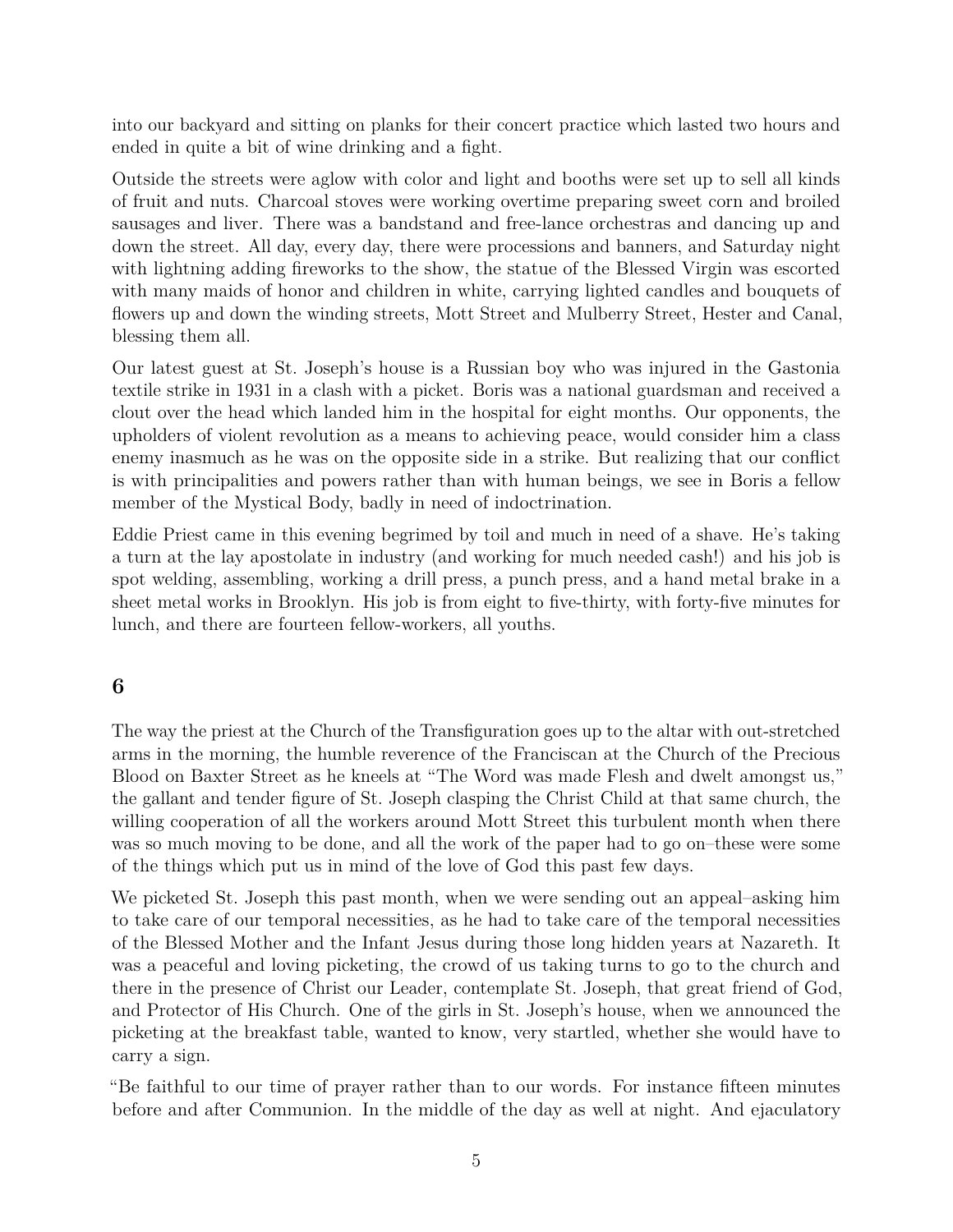prayers as often as possible".–Archbishop Goodier, S. J.

## **7**

In the country the material and the spiritual have their proper relationship. There one can wholeheartedly say that the material is good; that it is good to enjoy the material things of this world; that one can love the world and God Who made it, and not be a materialist and separated from Him.

Teresa is following the ploughman and gathering worms for the three ducks and the chickens. The pastor of our church in Easton came up to see us and was introduced to the fourteen or so at the Catholic Worker farm. He has impressed us all, because on meeting us he maintained a proper reserve which was without suspicion. There are several ways of being catechized in regard to the paper, its project and aims. Very often we are questioned with suspicion with the attitude, "You're guilty until I know you are innocent."

Yesterday I went down to see Sister Edith who is the principal of the Catholic High School here in Easton. She is going to co-operate with us and already is arranging for us to speak, both before the students and the parent-teacher groups. Also, groups of high school students are going to come up to the farm during the summer.

Most of the Catholics in Easton are industrial workers and it is very hard to keep the church and school going. The high school building is not large, but every inch of it is utilized for class rooms and library, and during the vacation months, Sister Edith allows the unemployed young men who are graduates of the school to hang around the building, use the library and have a special room for themselves to congregate and smoke in.

While I was talking to her, I heard children's voices around the convent and she told me how she took in some of the children of employed mothers to care for them during the day. She certainly seems to be one of these people who does with all her might whatsoever her hand findeth to do.

## **8**

6:00 A.M. "This," says John Griffin, working over his flower bed where he is doing some early transplanting, "is rather a masculine bed, strong in line and color–but this one—ah, that will be a tender little one." And he hovered over the portulaca, spotting weeds.

The sun came up over the mist in the valley at five-thirty this morning, and the rooster perched on the water barrel under the apple tree and crowed; the hens clucked, the ducks quacked and the hound dog raced a few last times around the lower meadow, barking hoarsely. He had made a night of it.

John has done all the work beautifying the house on the outside. Flower beds enclosed by rustic fences, terraces, rock walk, a flight of steps leading down into the asparagus bed at the head of which I am now sitting.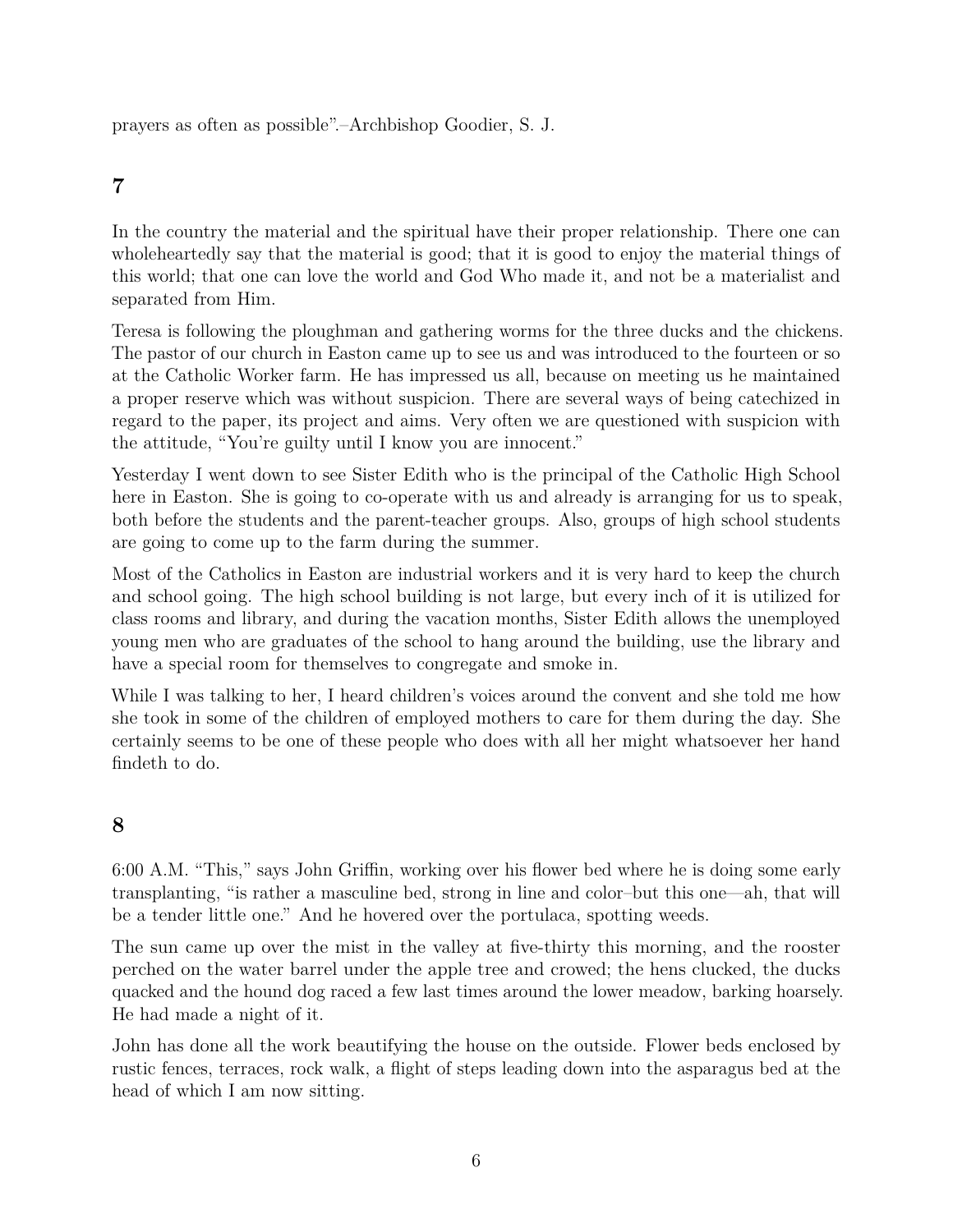Already the sun is beginning to get hot. Paul, the earliest riser, is taking the cow up the hill. She is his special care; and under his ministrations she has become an affectionate pet. The other evening while we sat out under the trees, she went from one to the other of us, licking our hands and breathing her strong herbish breath into our faces.

John Cort has gone out to harrow the west field with a rake, preparatory to our last planting. Victor is going on with the cultivating of the sweet potatoes. Julia has wandered on down to Easton to the seven o'clock Mass, leaving all her charges, the five Giogas children, sound asleep in bed.

They say they like the farm " more better" than the Huguenot place. "Are we coming to a different place every year?" they want to know, thinking of the ground the C. W. has already covered. They are working right along with us, the children are, picking gooseberries and weeding the asparagus bed where there is no danger of mistaking vegetables for weeds.

This morning the work includes jam making and delousing the children and writing an article. And then I'll crawl along the row of two-inch high beets for an hour and do some weeding.

I had intended to do some reading this early morning, and I have beside me a treatise on prayer, and *Labor and Steel.* But this spot where I am sitting is no place for reading. For praying, yes, but every spot around here says to us "Sursum Corda."

On the hillside writing letters. Hot, but with a breeze. We all went to 8 o'clock Mass; Carney, Michael Flynn, Francis, Paul, Griffin, Gibson, Jim, Eddie, Pat, Kate, Mary, Steve and I. Last Sunday Carney got the Professor to go for the first time in years. Gibson is going to Confession this Saturday for the first time in seventeen years. The boys don't know how much good they can do by translating the spiritual into the material as they are doing.

Awoke at five, as the sun came up. Five men already up. Gibson had coffee ready and a roaring fire in the stove, although already, early as it was, it promised to be a very hot day. I started reading Lauds, but more got up. At 7:30 Mass, five of us; and then over to Dr. Koiransky's to get a setting hen and rooster. A mile from the place we heard a steady ringing noise filling the air, the kind of noise you hear going under ether. It persisted over the noise of the rattling truck (and a bad road at that) and we could not imagine what it was. When we got to Dr. Koiransky's, his farmer told us it was the seven-year locust which, for the last few days, had descended upon them. The sound of the insects is ominous.

About chickens. The doctor's housekeeper was telling us many things. A special box the chickens like so that they wait in line to lay in it. About cycles–the eggs get smaller and smaller during the month and then reach normal size again. First they lay early in the day, then later and later; the afternoon eggs being the small ones. It must be the moon. While you are saving eggs for a setting hen, you must turn them every two days. If she wishes to set she will collect the eggs from the other hens herself, rolling them to her nest.

The doctor's cow is a pet. She is red-brown, wears a Swiss bell, and loves to put her head in the back door.

Last night we said the rosary out under the trees, praying for rain. The moon was coming up. There was a smell of sweet clover in the air and it was very quiet. Carney led. Now there are nineteen of us.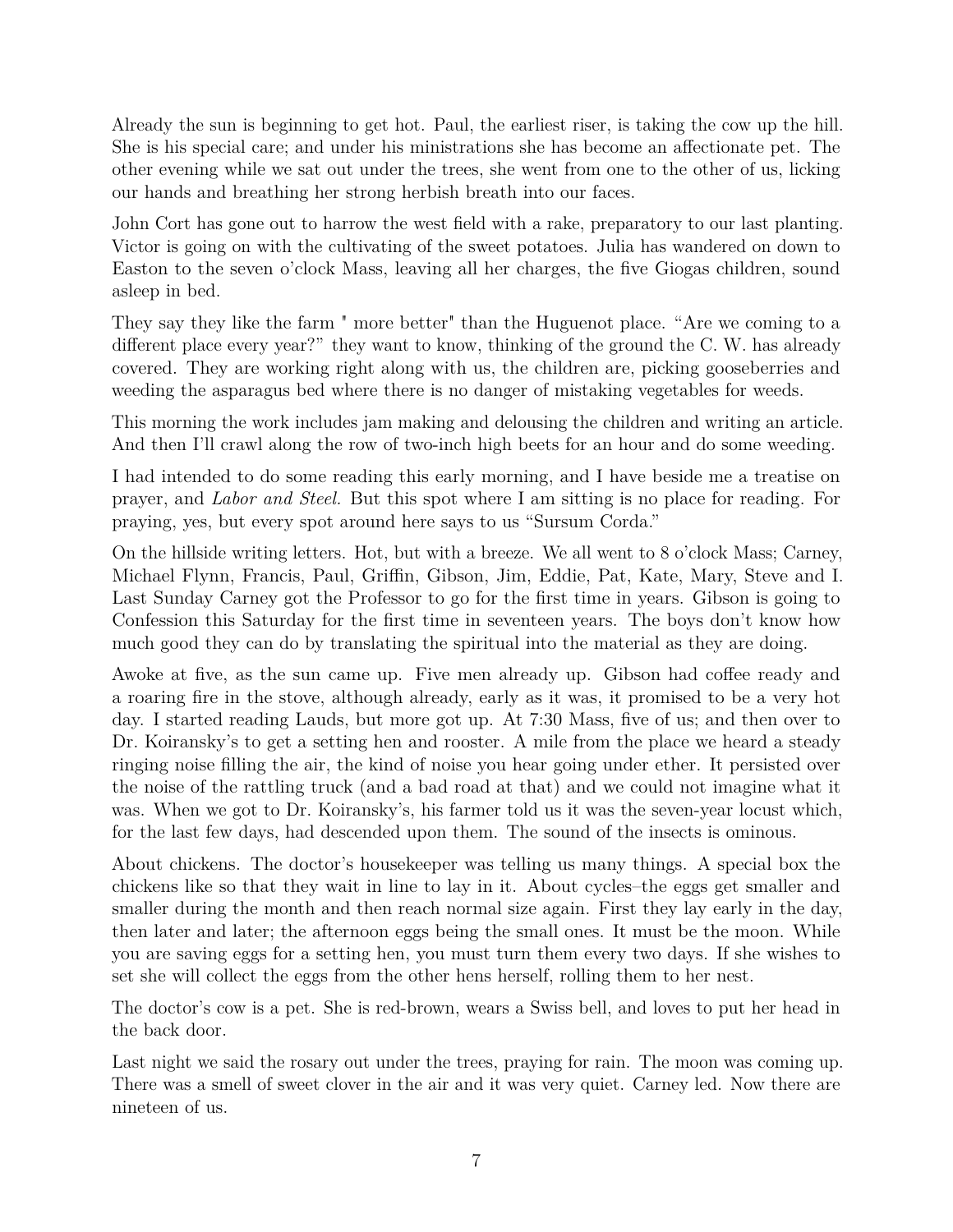It is still very dry and a lot of planting and transplanting to do yet. Seed potatoes have gone up to five dollars a bushel. The work is coming along fine and the place is beginning to look as though people lived there who loved it. John Griffin with his flower garden and his statue of the Blessed Virgin, put up as a prayer for water. The wall which Flynn built, the weeding out of the gooseberry bushes and rhubarb, by Steve; Mr. O'Connell's screen door; the gardening by Paul, Ordway, etc., the harrowing by Hughes and D'Orsay–all these things have been going on last week.

## **9**

Sunday. Mott Street again. For the last four days an awful spell of heat, the worst in forty years they say. All night people sit out in the streets, mothers holding their heavy sleeping babies. Sprinkling trucks spray the garbage up from the gutters on to the sidewalks and steamy fetid odors rise and choke one. The heat does not bother me as the smell does.

We have a house full of invalids. Charlie Rich is sick with the heat. Never well at any time because of his stomach ulcers, he goes around reading the Office of the Dead, his eyes heavy and his face drawn.

L. has been out on a drunk and is lying trembling in his room while he is here. He has just stolen five dollars from me, the money we had to send the sharecroppers package of clothes, and he must be tormented in soul as well as in body.

Harold Medonet, in the same room with them is well; working now and paying off his debts. He has just finished a milk driver's job which almost finished him. He was working eighteen hours a day. Also on the top floor are Rush, left over from the elevator strike, an elderly man; Joe from Arizona, a tramp boy; Ordway, an exseminarian, formerly with a Trappist monastery in Kentucky.

Mr. Breen has also been sick this week. He has delusions constantly.

"They are making fun of the Church," he screamed suddenly yesterday. "They are pretending to perform a baptism in the speakeasy in the front." (The speakeasy where they sell wine night and day to singing, roistering laborers who all but murder each other when they are bawling out Sardinian songs, adds to the general unrest.)

Katherine is lamenting my ultimatum about her cat which has gone about soiling the house. Beatrice, Celia and Ruth are well and happy. But Kate Smith who is sharing my room is just back from the hospital. Her tumor on the brain is irremovable.

Rosemary is in the country. Frank and Loretta are in town. A new woman from Kentucky, Caroline they call her, is staying with us. Carney came in from the farm today also suffering from aberrations. It is not the time of the full moon, but he says July is always a bad month for him. He accuses everyone of racketeering, of talking about him, of wanting to put him away, and threatens violence. He says also he was warned to lay low until the Triborough bridge was completed, that he was not a member of the religious community and that he had been followed down to the Philadelphia convention by someone who said in his ear, "So Dorothy Day only gave you a dollar." He is definitely in a bad way.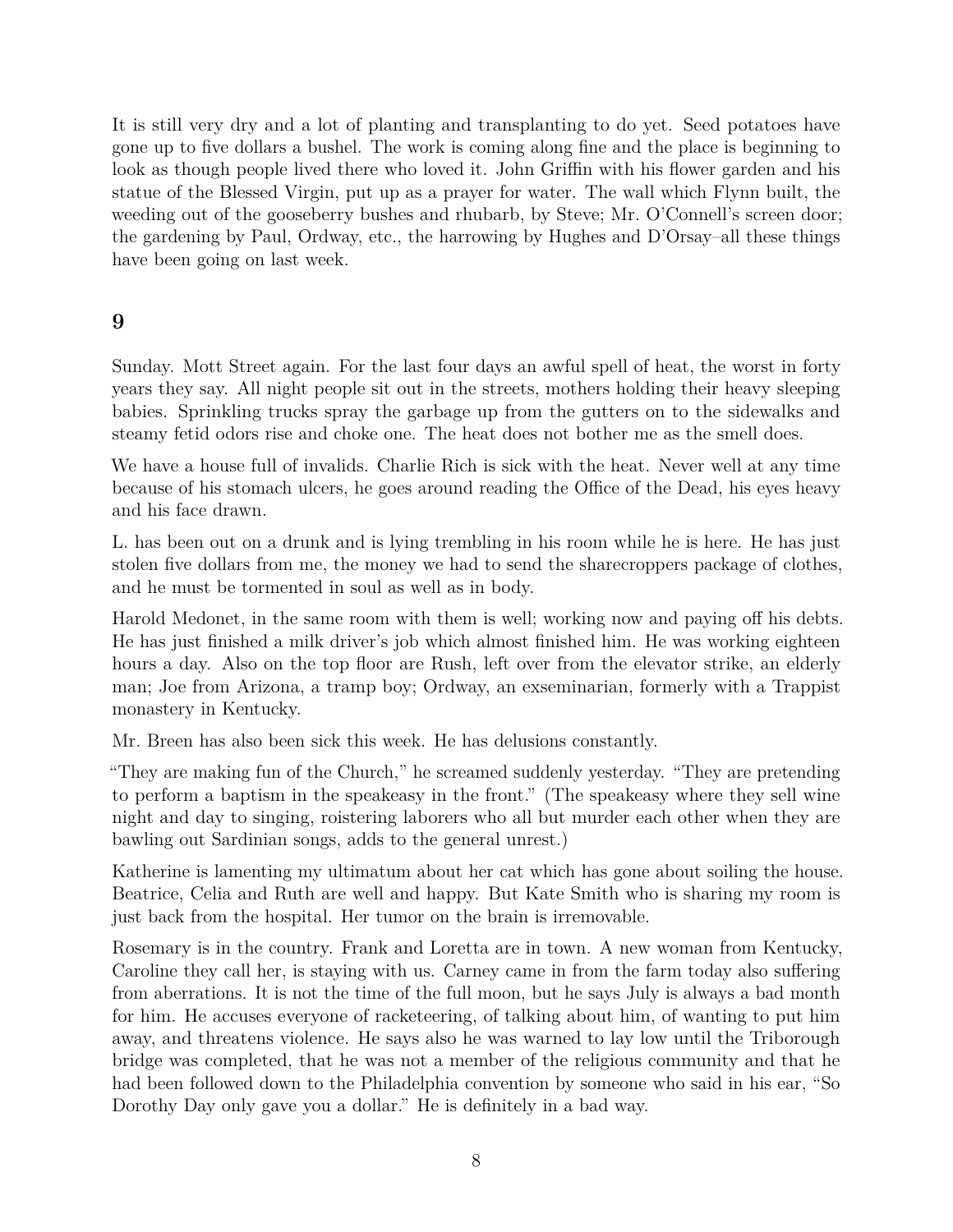#### **10**

At the Farm. Fish soup is cooking, also beet greens for one o'clock lunch. I've been canning tomatoes all morning–12 quarts–and my hands are so tired I can scarcely write. A perfect day for working, good breeze. I'm sitting out under the old apple tree, on a very good but not very handsome bench that John Griffin made out of an unused shutter. The three ducks are trying to take a bath in front of me. The drake is constantly biting at the neck of one of the ducks and she turns and returns the caress. Then they both lift themselves preeningly and raise their wings and flutter. The rooster and one hen are sharing a worm and murmuring together.

John Griffin has gone into town to see about collecting some money owing to him and on his return we'll probably go out and buy two pigs. John Curran drove him and five homesick kids to town in the morning, which leaves two. Griffin would have hitch-hiked, only Curran had to call for some pitchforks and shovels at Mrs. Williams in Short Hills. Mary is also away, visiting her friend in the Oranges. Jim, Bill and the kids are down getting Frank and Loretta and the baby. And now there is a lunch to get on the table. Everything is very peaceful, but there has been some controversy as to whether Carney should be down.

## **11**

Mott Street again.

One P.M., and I am most comfortably settled in the extra apartment in the front house which Miss Burke turned over to us. It will be good to be able to sit up and work in the evening and not worry about waking Kate up.

Today was very full. I arrived in New York at 9:30 and little Dan met me, thinking I was carrying a suitcase of tomatoes, but Rufus, Sylvia, Margaret Bigham and Tom set out with them by car yesterday. (They have not yet arrived here.)

First of all a long discussion with John about personalism, hospitality, state responsibility and organized charity. (He was objecting to caring for such people as A.,B.,C.,D.,E., etc.). It was a long one. He is very conscientious and sticks to the job of being in the office, seeing people, indoctrinating, spiritual reading at the table, etc. I am very critical with him, but I do think he is a good worker.

Then Carney–I told him he could not go down to Easton now, and I think it came as a great shock to him. He told John later, very threateningly, that he was going to write letters to certain people about us, that we are racketeers and not doing our duty by him. (Some of the duties are to provide him with clothes, a commutation ticket to Easton which costs eighty dollars, better food, and security from persecution).

Mr. M. came next, telling me of his hunger and suffering, his quarrel with Rosemary over taking stuff from the kitchen. I must give Knut Hamsun's *Hunger* to Rosemary to read. She manages beautifully usually but sometimes there is a conflict.

Then came Ed. He was to have sailed Saturday, but before sailing the entire ship got drunk and he fell off the wagon, too, and was fired. He was feeling like hell about it and swears he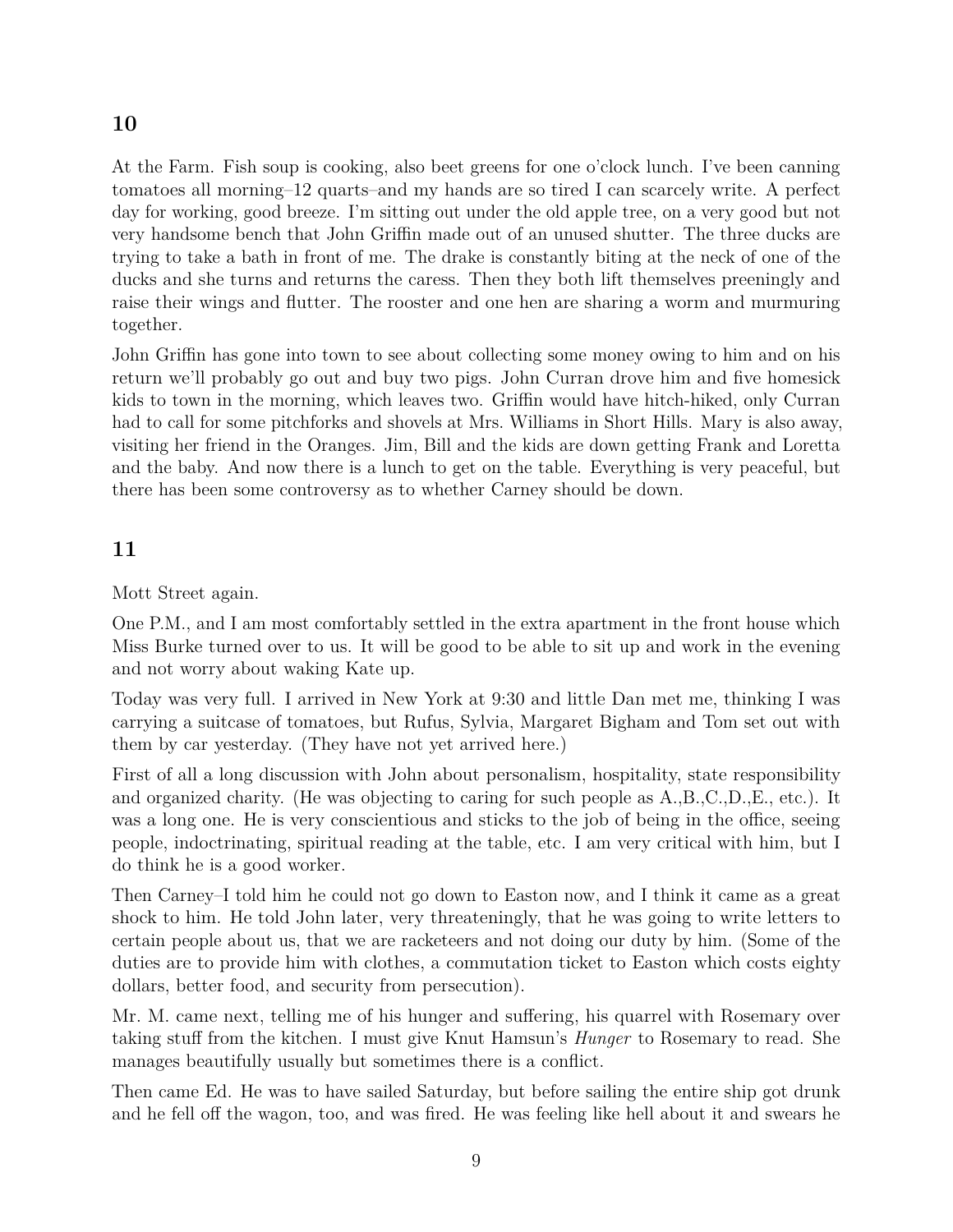won't go to sea any more; it will be the same thing over again. He was too confident, after going to daily Mass and Communion. It's always the way. Thank God he came back at once. I would have felt badly if he had not. He's all right now, is going down to the farm tomorrow to help with the barn and road-mending, and thence to Bethlehem to try for a job as a steel worker.

Talked to Julia about the children who are next going down, then about the Legion of Mary which she's working with in Father Rothlauf's Parish.

Father Eustace from Dunwoodie in for an hour and we talked about the Fascists in Spain, the rural workers in New Jersey. While he was here, Father O'Loughlin from Turin, newly ordained, came in and gave us his blessing. He was only here a moment. He has been getting the paper since the seventh issue.

Texas, Clark, Arizona, were the next on the program and I suggested they go down to the bean and tomato farms in southern New Jersey (which are beginning to assume the aspect of the salt mines of Siberia) and join Eddie Priest, Ordway, Bergen and the other seminarian, for a month. Our funds are so low (the electric and telephone are being shut off Wednesday, but we were able to send the CO-OP \$35 today, thank God.) just now Texas, Clark and Arizona are singing in the yard, "It don't mean a thing if you wake up and sing in the morning," and various other songs. The Italian girls from the neighborhood join them, leaning out of their windows. Now it has started to rain and they have had to go inside, but they are still strumming on an old ukelele of Stanley's. It scandalizes people that they all have such a good time; but where should they go–to pool rooms, down along the waterfront? Why shouldn't they make a hangout of the place? They get a good deal of serious conversation with people like John Cort, the reading at the table; Rosemary does her share, trying to get them back to Mass, etc. They can't be serious all the time. Arizona has worked at restaurant jobs, Clark on pleasure yachts as a seaman, and Tex also was a seaman.

Late in the evening, a Dutchman, Jocham, came in telling us of the work of a great priest in Holland. Jocham was a seaman, a steward for fifteen years on the Mallory Line, and now is on home relief. He is sixty years old.

# **12**

Downstairs in the yard there are a dozen men sitting at long tables, drinking wine. The yard is decorated with benches and electric lights, as is all the street in front for blocks around.

Today is the last day of the festa celebrating the Assumption.

I went to the farm Wednesday night, and came in to town yesterday morning after five-thirty Mass. A fearfully close day, hard to breathe.

This feast day is a happy one for me, and filled with resolutions. First to pay every possible attention to my own soul as Father Lallemant stresses. Again a rule of life to be determined on; more time spent in prayer. I shall start again trying to make that Six A. M. Mass, so that I can have time for thanksgiving, meditation and reading early in the morning. There is so much to do; people require so much of one; there are always callers and letters, and, in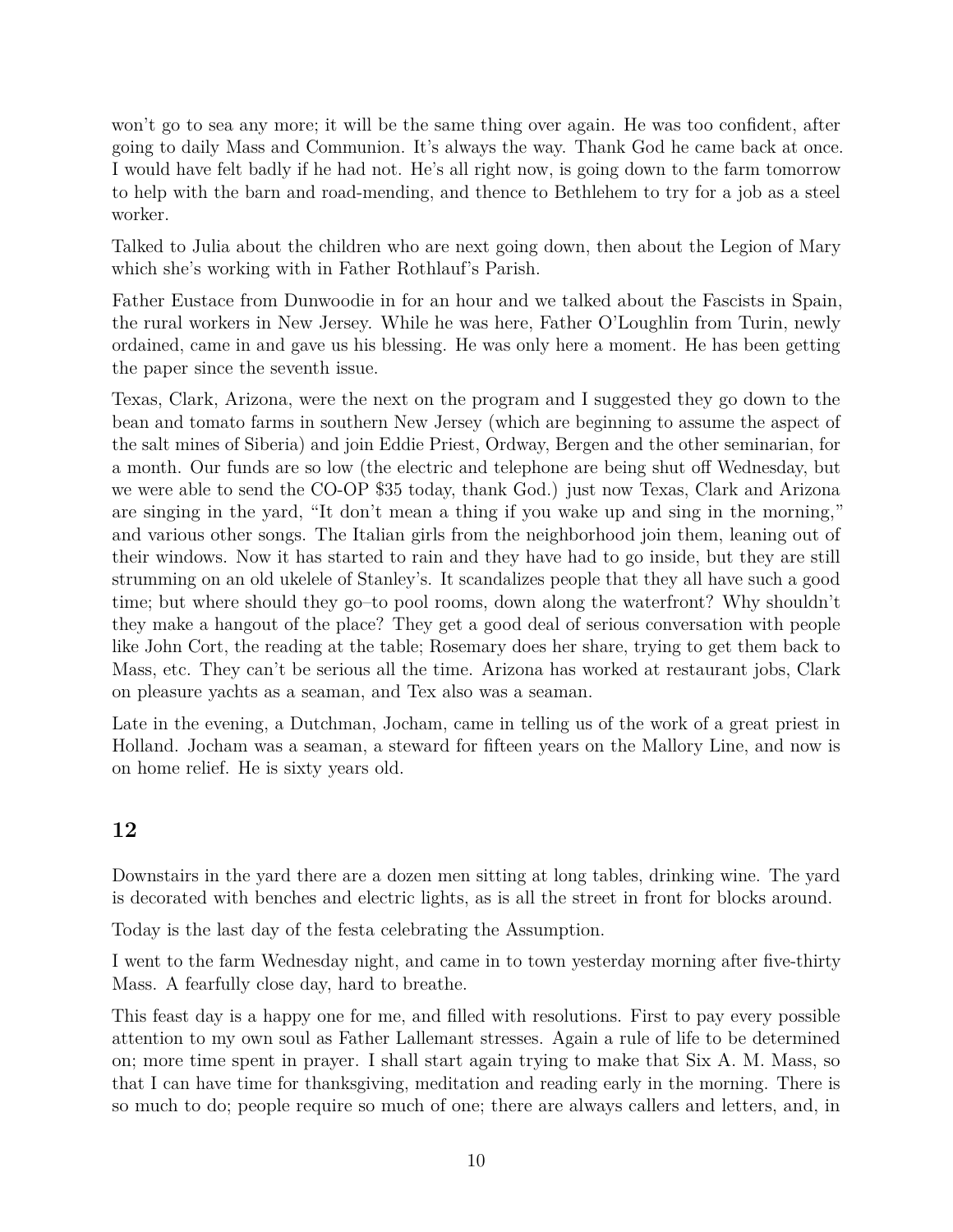this neighborhood constant noise. And in the country the same demands made upon me, work to participate in, etc. So I must do more to guard every moment and keep recollected. I can help people far more then, anyway.

"And he that ministereth seed to the sower, will both give you bread to eat, and increase the growth of the fruits of your justice." 2 *Corinthians,* 9-10.

## **13**

Low in mind all day, full of tears. Got up at six to wash leftover milk pails and get breakfast, talked to Bill about the *Newman News* and Ordway about marriage, and jobs, Mass at 7:40.

Bill and John Curran, Bergen and Ordway went in to New York to distribute papers at a Communist rally at Madison Square Garden. Mary got fifty dollars from her sister and contributed it to the grocery fund.

What with the Easton, New York, Boston, Ottawa, Toronto, and Missouri groups, all discouraged, all looking for organization instead of self-organization, all of them weary of the idea of freedom and personal responsibility–I feel bitterly oppressed, yet confirmed in the conviction that we have to emphasize personal responsibility at all costs. It is most certainly at the price of bitter suffering for myself. For I am just in the position of a dictator trying to legislate himself out of existence. They accept my regime which emphasizes freedom and personal responsibility, but under protest. They all complain at the idea of there being this freedom in town and here, that there is no boss.

Today I just happened to light on Dostoevsky's *Grand Inquisitor* which was most apropos. Freedom–how men hate it and chafe under it, how unhappy they are with it.

On Sunday night in town I read Maritain's *Freedom and The Modern World*. I read while the Italians out side sang and shouted their allegiance to Mussolini. It was hard concentrating then just as it is hard now with all the gnat-like disturbances incidental to life in a community.

This week, Eleanor and Bernice, two colored children, and Mary and Annie Giogas are down and they are singing and dancing all the day. I should be happy to see them, products of Harlem, and Ed Keohane and Charlie Keefe, lower west side, enjoying the country so much. John Griffin with his beautiful flower garden; Dave after two years in jail; these children, invalids and unemployed ones; but I have satisfaction in nothing.

"Are we trying to make a farm here or aren't we?"

A statement of that kind, an attitude of criticism of all that Peter and I stand for, has the power to down me completely, so that I feel utterly incapable of going to Boston and meeting all their trials and discouragements. Nothing but the grace of God can help me, but I feel utterly lacking, ineffective.

In town the usual crosses; Carney calling us all racketeers, calling the spiritual reading pious twaddle. E. with his vile accusations; the misery of M. and P.; Kate's illness; the threatened suit against us; the bills piling up these things to be topped by such a lack of understanding of the personalist idea from those you expect the most from, lays me low. Since I got back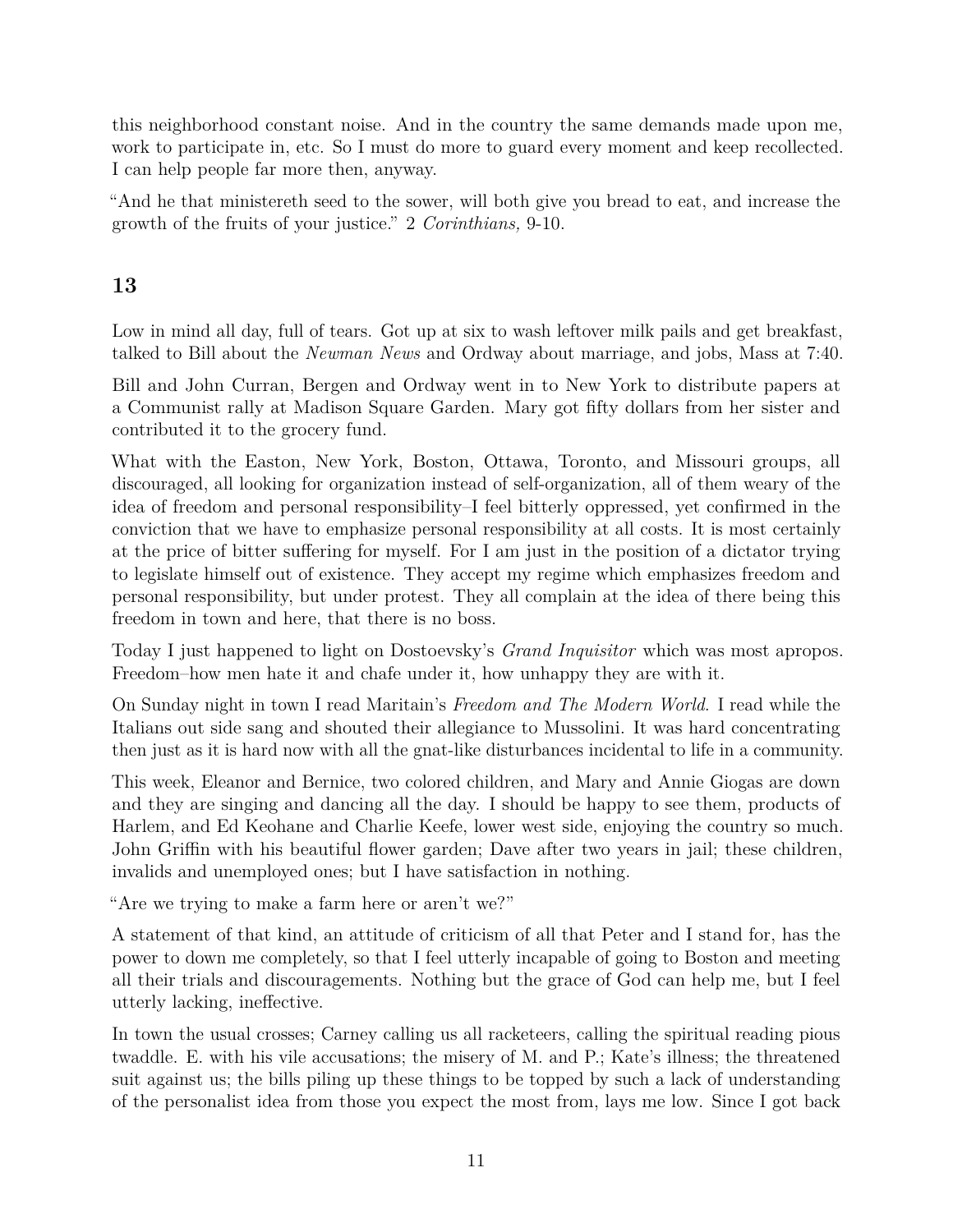from Pittsburgh, I have this completely alone feeling. A temptation of the devil, doubtless, and to succumb to it is a lack of faith and hope. There is nothing to do but bear it, but my heart is as heavy as lead, and my mind dull and uninspired. A time when the memory and understanding fail one completely, and only the will remains, so that I feel hard and rigid, and at the same time ready to sit like a soft fool and weep.

Tonight Teresa had a nose bleed, a head-ache and a stomach-ache, and although the latter probably came from eating green pears, as she confessed, still to think of the little time I have with her, being constantly on the go, having to leave her to the care of others, sending her away to school so that she can lead a regular life and not be subject to the moods and vagaries of the crowd of us! This is probably the cruellest hardship of all. She is happy, she does not feel torn constantly as I do. And then the doubt arises, probably she too feels that I am failing her, just as the crowd in Mott Street and the crowd here feel it.

"You are always away."

And then when I get to Boston–"This is your work, why are you not up here more often?"

Never before have I had such a complete sense of failure, of utter misery.

"O spiritual soul, when thou seest thy desire obscured, thy will and arid constrained, and thy faculties incapable of any interior act, be not grieved at this, but look upon it rather as a great good, for God is delivering thee from thyself, taking the matter out of thy hands. . . . The way of suffering is safer, and also more profitable, than that of rejoicing and of action. In suffering, God gives strength, but in action and in joy the soul does but show its own weakness and imperfections."St. John of the Cross.

"Personality is compounded of the body with its appetites and the soul with its rational will; concupiscence springs from original sin and leads to actual sin; it often anticipates reason and is thus a hindrance to the good a man really wants to do: unwished for uprising of temper is a good instance."–St. Thomas.

At the Farm. Rain and cool weather. Everything is soaked from a steady downpour. Mary and Kate are doing up tomatoes. John F. is pruning the tree. Joe has to take it easy because of a cracked rib. Frank Mammano has a festered finger. Steve is sick in bed. Jim has gone to see about fencing for the pigs with Teresa, Eddie and Charlie and the other kids. Carney is working on the Studebaker. Bill is preparing to go to town.

#### **14**

In Boston for three days. Spoke to large outside group, and they collected forty dollars. Nothing in the bank and two checks bouncing. Father Sullivan here with Doctor O'Brien from Fordham, and friends. Free-for-all fight on personalism and Fascism. At Mary McSweeny's for the night. Summer school Friday, and met Father Lord, D. Willman, etc. Went to one of McDonald's classes on co-ops. Met Doctor Sullivan at three. Meeting at Lowell at eight. Stayed at Mary Ryan's. Left for summer school where I did not have to speak. Father S. till two. So did not see much of our C. W. crowd and will have to go back September 9th. Took boat at five for New York. Still low and dragged out. Feeling nothing accomplished.